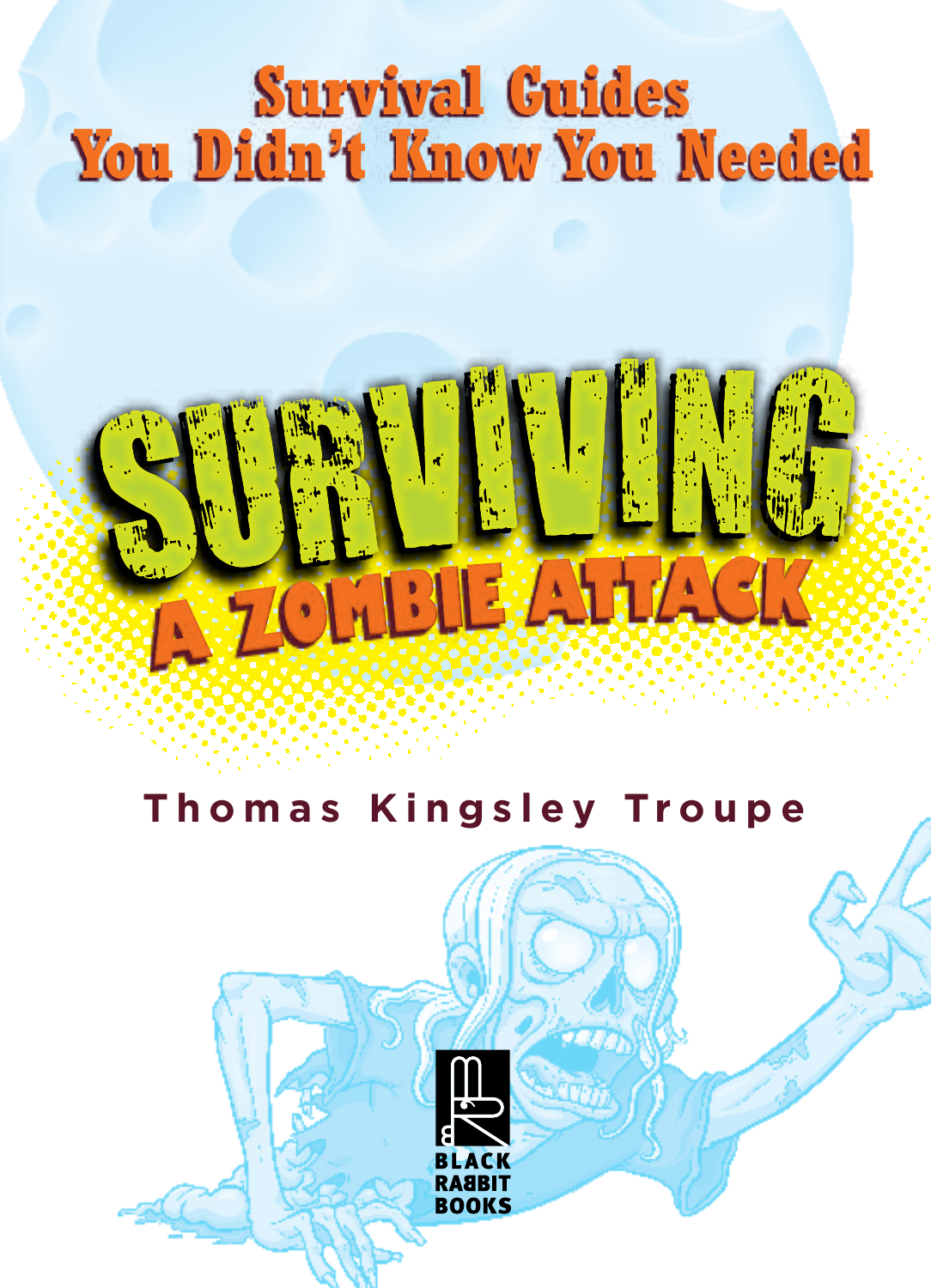P.O. Box 3263, Mankato, Minnesota, 56002. www.blackrabbitbooks.com Copyright © 2018 Black Rabbit Books

Marysa Storm, editor; Michael Sellner, designer; Catherine Cates, production designer; Omay Ayres, photo researcher

All rights reserved. No part of this book may be reproduced in any form without written permission from the publisher.

Library of Congress Cataloging-in-Publication Data Names: Troupe, Thomas Kingsley, author. Title: Surviving a zombie attack / by Thomas Kingsley Troupe. Description: Mankato, Minnesota : Black Rabbit Books, [2018] | Series: Hi jinx. Survival guides you didn't know you needed | Includes bibliographical references and index. Identifiers: LCCN 2017007270 (print) | LCCN 2017024863 (ebook) | ISBN 9781680723748 (e-book) | ISBN 9781680723441 (library binding) Subjects: LCSH: Zombies–Juvenile humor. | Survival– Juvenile humor. Classification: LCC PN6231.Z65 (ebook) | LCC PN6231.Z65 T76 2018 (print) | DDC 818/.602–dc23 LC record available at https://lccn.loc.gov/2017007270

Printed in China. 9/17

### Image Credits

Dreamstime: Blueringmedia, Cover (r zombie), 4 (r zombie); Donald Purcell, 23 (bottom); Memoangeles, 15 (r zombie); Skypixel, 2–3; iStock: hanaschwarz, 21 (boy); kbeis, Cover (large zombie, bkgd), 4 (large zombie, bkgd); Shutterstock: alexmstudio, 15 (bkgd); Anton Brand, Cover (zombie l), 4 (zombie l), 8 (zombie); Arcady, 3 (note), 13 (note); benchart, 6–7 (window); blambca, 11 (gum on face); BlueRingMedia, 6–7 (bkgd), 8 (girl), 18 (waterslide), 19 (tube); Christos Georghiou, 16 (grave, hand); Darride, 10; Evdokimov Maxim, 21 (bkgd); frescomovie, Back Cover (bkgd); GraphicsRF, 16 (girl, boy); iKandy, 14; Ilya Chalyuk, 5, 9, 13 (marker strokes), 17 (marker strokes), 20 (marker strokes); Isaac Zakar, 11 (sticks of gum); Lemonade Serenade, 16 (bkgd graves); Memo Angeles, Cover (opossum), 1 (zombie), 3 (bkgd), 4 (opossum), 6–7 (zombie), 11 (boy), 12 (boy, zombie), 19 (boy); Mushakesa, 1 (moon), 17 (moon); opicobello, 8 (bttm); Pasko Maksim, background (top); 15 (top), 23 (top), 24; Pitju, 21 (curled paper); rivansyam, 12 (zombie); rudall30, 8 (zombie); Sarawut Padungkwan, Cover (rat, roach), 4 (roach), 11 (zombies), 15 (zombie l, top, bottom), 16 (rat), 20 (hand); Sunflowerr, 11 (bkgd); Tidarat Tiemjai, 16 (moon); VectorShots, 18 (zombie head, body); Yayayoyo, 11 (bubble) Every effort has been made to contact copyright holders for material reproduced in this book. Any omissions will be rectified in subsequent printings if notice is given to the publisher.

A Pleasant Meal Gone Wrong. . . . . . . . . 5 Feed the Freaks. . . . . . 9 Fight for Your Life. . . .13 Hurry Up and Hide!. . . .17 Get in on the Hi Jinx. .20 **OCHE COONS ASSESSED A PLAN TO A PLAN TO A PLAN TO A PLAN TO A PLAN TO A PLAN TO A PLAN TO A PLAN TO A PLAN TO A PLAN TO A PLAN TO A PLAN TO A PLAN TO A PLAN TO A PLAN TO A PLAN TO A PLAN TO A PLAN TO A PLAN TO A PLAN TO A** 

Dear Reader,<br>
To be honest, the author's<br>
manuscript wasn't supposed to<br>
manuscript wasn't supposed to<br>
become a book. There was a<br>
horrible mix up. You can keep<br>
horrible mix up. You want. Just don't take<br>
reading, if you

Sincerely,<br>a very sorry editor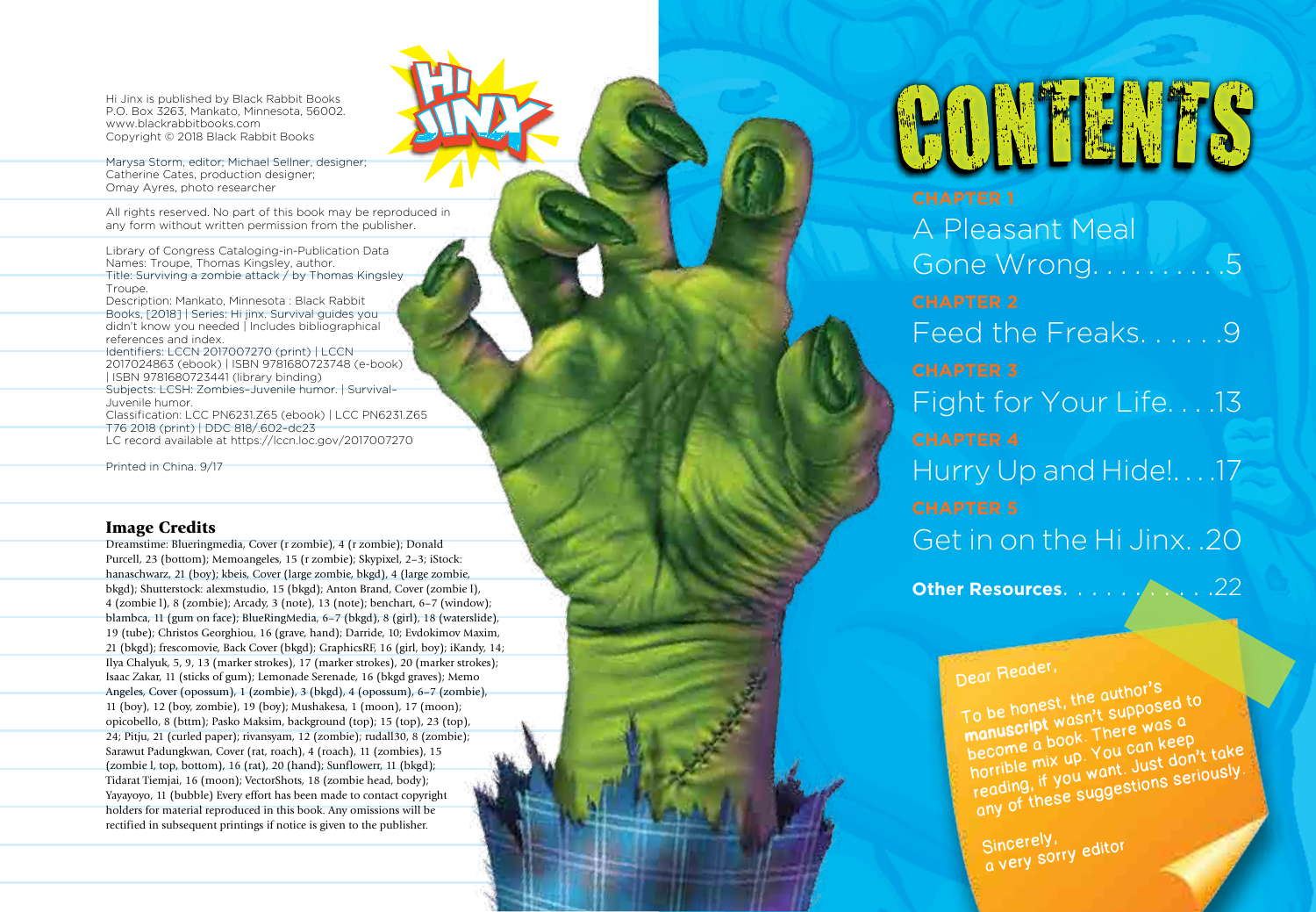

Imagine a nice, calm evening at home. You're enjoying a lovely meal with the family. Maybe you're eating a delicious burger or a fresh salad. Sounds like a perfect night. But what if there's a groan in the distance? The sound of something creeping toward you? The stink of rotting flesh in the air? Oh no! It's zombies. The dead have risen from their graves. And they're hungry For a magine a ni home. You're exith the family<br>Sounds like a p<br>But what if the screeping toward rotting **flesh** in this zombies. The screeping toward rotting **flesh** in the screeping toward rotting flesh in their gravitor

**4**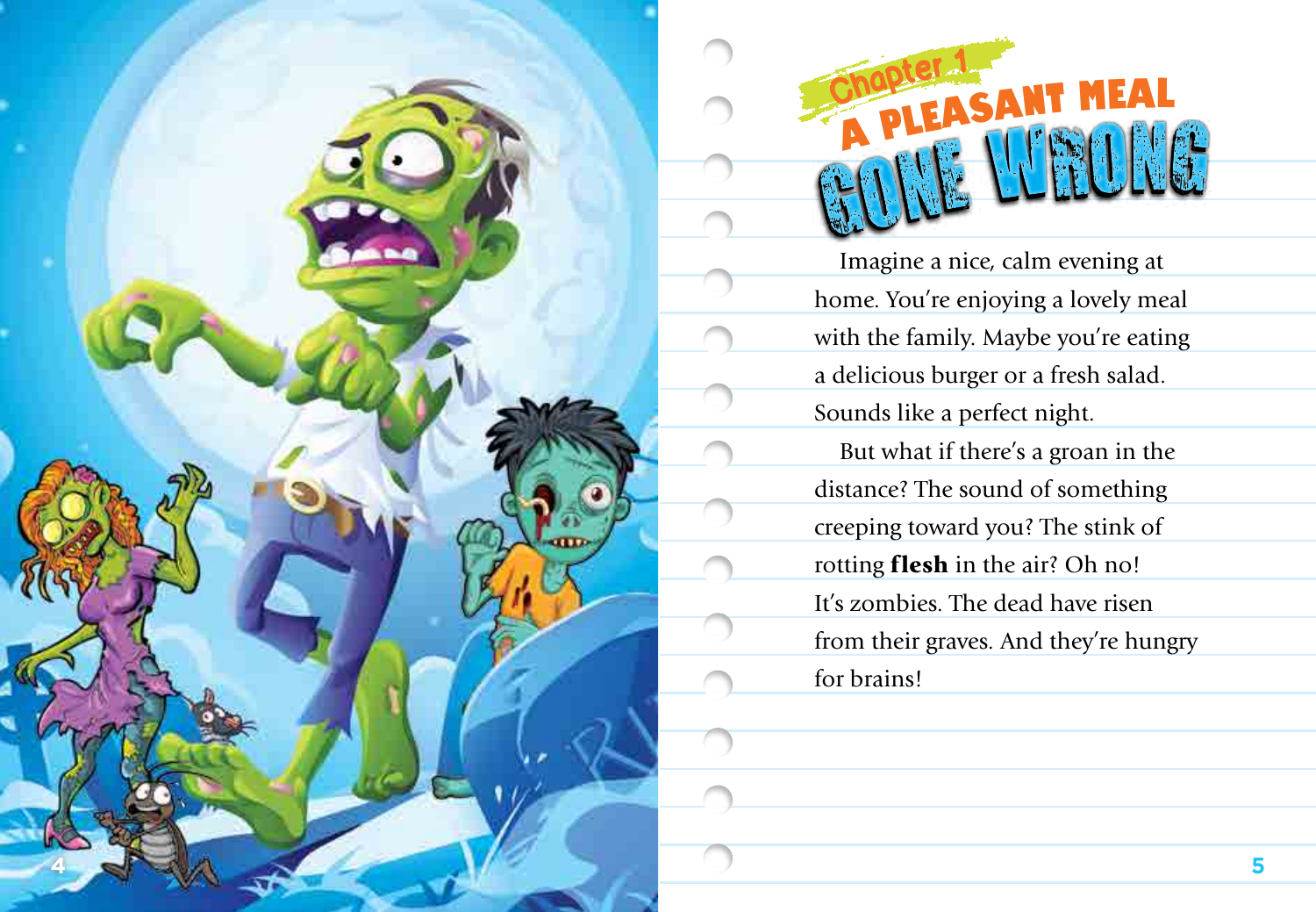## **Time to Survive!**

The zombies are outside. They ate Mr. Sullivan next door. In no time, they'll smell you. Then they'll head your way!

Good thing you're prepared. You've got a survival guide you never thought you'd need. It's time to survive a zombie attack!\*

\*Editor's Note: This was supposed to be a book about poodles. The author was<br>supposed to write about a author was supposed to write about fluffy poodles!<br>he author was a write about fluffy poodles!